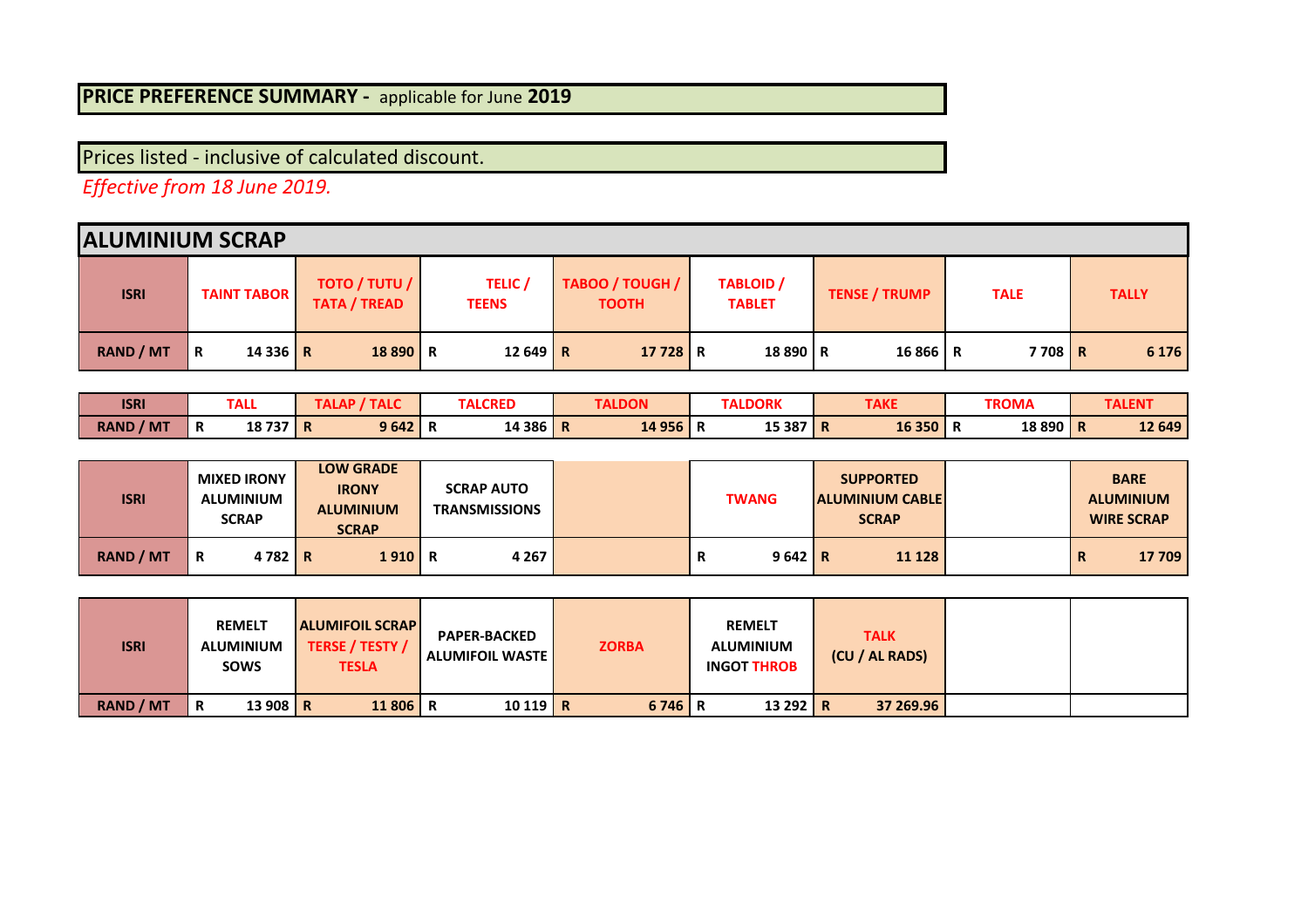**R 86 273** AVE LME PRICE

| <b>COPPER SCRAP</b> |                                     |                                          |                                  |                                           |                        |                                              |                                  |
|---------------------|-------------------------------------|------------------------------------------|----------------------------------|-------------------------------------------|------------------------|----------------------------------------------|----------------------------------|
| <b>ISRI</b>         | No 1 Heavy<br>Copper Scrap<br>Candv | <b>No 2 Scrap Copper</b><br><b>Cliff</b> | <b>Beryllium Copper</b><br>Scrap | <b>Light Copper Scrap</b><br><b>Dream</b> | <b>Copper Turnings</b> | No 1 Barebright<br><b>Copper Wire Barley</b> | No 1 Copper Wire<br><b>Berry</b> |
| <b>RAND / MT</b>    | 72 211 R<br>R                       | 65 222                                   | 54 352 R<br>n                    | 58 234 R                                  | 58 234                 | 74 540 R                                     | 72 211                           |

| <b>ISRI</b> | No 2 Copper<br><b>Wire Birch</b> | No 1 Copper Wire<br><b>Nodules Clove</b> | No 2 Copper Wire<br><b>Nodules Cobra</b> | Cocoa  | <b>SOUDRONIC</b><br>COPPER |  |  |
|-------------|----------------------------------|------------------------------------------|------------------------------------------|--------|----------------------------|--|--|
| RAND / MT   | 67 552 R<br>R                    | 74 540 R                                 | 67 552 R                                 | 65 999 | 71 434                     |  |  |

|             | <b>SCRAP BRASS AND BRONZE</b> |              |                                                           |                                             |                                           |                                                      |                                                              |                              |  |  |  |
|-------------|-------------------------------|--------------|-----------------------------------------------------------|---------------------------------------------|-------------------------------------------|------------------------------------------------------|--------------------------------------------------------------|------------------------------|--|--|--|
| <b>ISRI</b> |                               | <b>DRINK</b> | <b>REFINERY BRASS IRED BRASS SOLIDS 4</b><br><b>EBONY</b> | <b>RED BRASS</b><br><b>TURNINGS - ENERV</b> | <b>OLD YELLOW</b><br><b>BRASS - HONEY</b> | LABEL / LACE /<br>LAKE / LAMB /<br><b>LARK/PALES</b> | <b>YELLOW BRASS</b><br><b>TURNINGS NOMAD</b><br><b>NOBLE</b> | 60/40 SOLIDS<br><b>NOBLE</b> |  |  |  |
| RAND / MT   |                               | 42 705 R     | 62 117 R                                                  | 46 587 R                                    | 46 587 R                                  | 54 352 R                                             | 34 941 R                                                     | 47 364                       |  |  |  |

| <b>ISRI</b>      |                         | <b>CAND F</b><br>l METALS GRAPE l | <b>CLEAN AUTO</b><br><b>RADIATORS -</b><br><b>OCEAN</b> | <b>NICKEL SILVER</b><br><b>TURNINGS - NIECE I</b> | <b>PARCH</b> | <b>NICKEL SILVER</b><br><b>SOLIDS MALIC</b> | <b>BRASS SHAVINGS</b><br><b>NIGHT</b> |  |
|------------------|-------------------------|-----------------------------------|---------------------------------------------------------|---------------------------------------------------|--------------|---------------------------------------------|---------------------------------------|--|
| <b>RAND / MT</b> | $\overline{\mathbf{R}}$ | 50 470 R                          | 38 823 R                                                | 41 929 R                                          | 50 470 R     | 63 670 R                                    | 45 811                                |  |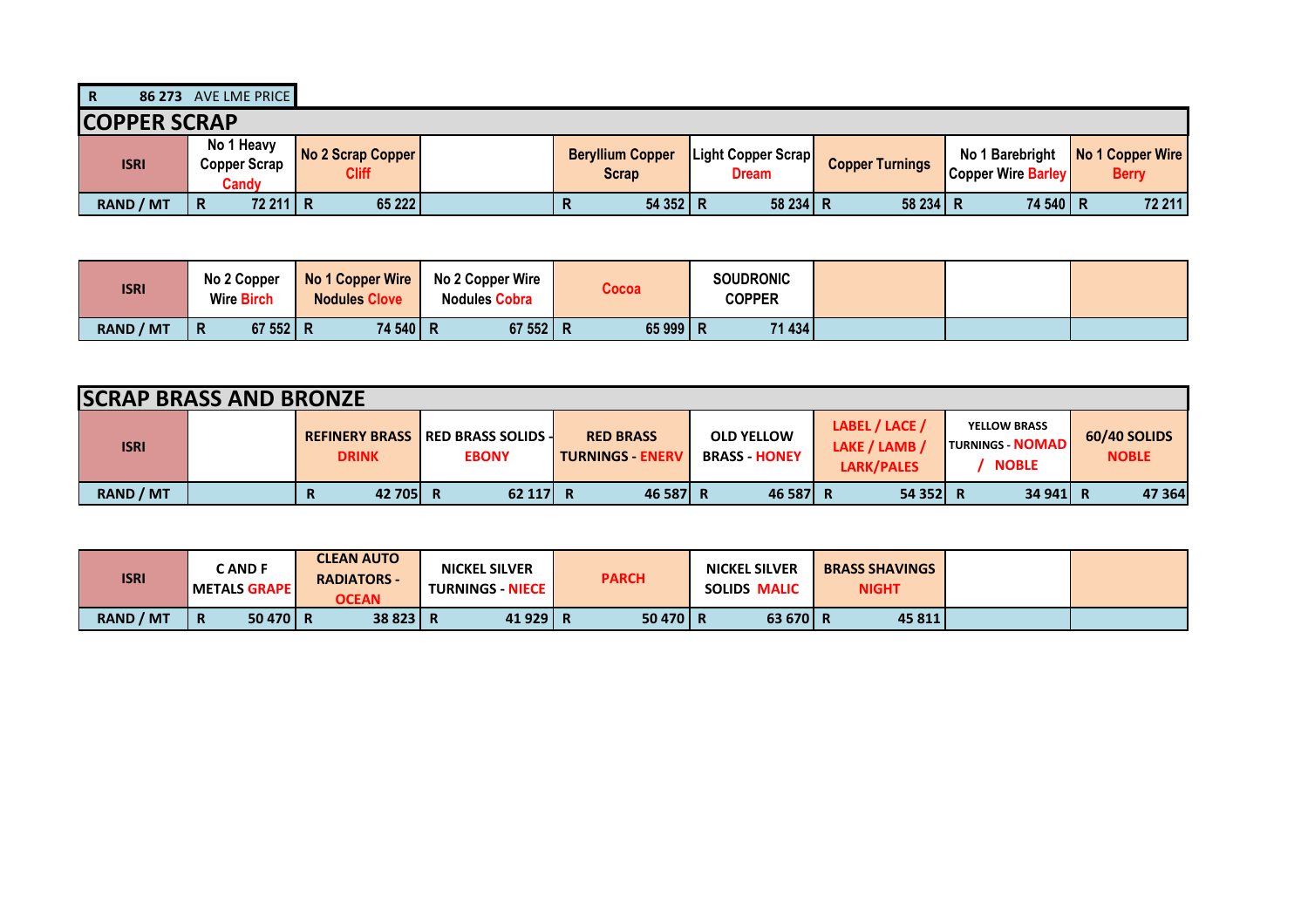| <b>IEXOTIC METALS</b> |                                |                         |           |                                       |                                  |                  |                      |  |  |  |  |  |
|-----------------------|--------------------------------|-------------------------|-----------|---------------------------------------|----------------------------------|------------------|----------------------|--|--|--|--|--|
| <b>ISRI</b>           | <b>CADMIUM</b><br><b>SCRAP</b> | <b>JANTIMONY SCRAPI</b> |           | <b>TANTALUM SCRAP MANGANESE SCRAP</b> | <b>GERMANIUM</b><br><b>SCRAP</b> | I VANADIUM SCRAP | <b>GALLIUM SCRAP</b> |  |  |  |  |  |
| <b>RAND / KG</b>      | R<br><b>Q</b>                  | 32 <sup>2</sup>         | 293 R<br> |                                       | 2747<br>n                        | 64<br>R          | 1353<br>R            |  |  |  |  |  |

| <b>ISRI</b>         | <b>INDIUM SCRAP</b> | NIOBIUM/<br><b>COLUMBIUM</b><br><b>SCRAP</b> | ZIRCONIUM/<br><b>HAFNIUM SCRAP</b> | <b>MOLYBDENUM</b><br><b>SCRAP</b> |  |  |
|---------------------|---------------------|----------------------------------------------|------------------------------------|-----------------------------------|--|--|
| <b>RAND</b><br>/ KG | 2837<br>R           | 113<br>. .<br>- 13                           | Ð<br>в                             | 92<br>$\mathsf{R}$                |  |  |

|                  | <b>ZINC SCRAP</b> |                                                       |  |                                                          |                                                  |  |                                                                 |                           |  |  |  |  |
|------------------|-------------------|-------------------------------------------------------|--|----------------------------------------------------------|--------------------------------------------------|--|-----------------------------------------------------------------|---------------------------|--|--|--|--|
| <b>ISRI</b>      |                   | <b>OLD MIXED</b><br><b>ZINC SCRAP</b><br><b>SCORE</b> |  | <b>OLD ZINC DIE</b><br><b>CAST SCRAP</b><br><b>SAVES</b> | <b>INEW ZINC DIE CASTI</b><br><b>SCRAP SCABS</b> |  | <b>NEW PLATED ZINC</b><br><b>DIE CAST SCRAP</b><br><b>SCOPE</b> | <b>IZINC DROSS SHELFI</b> |  |  |  |  |
| <b>RAND / MT</b> | R                 | $20734$ R                                             |  | 22 319 R                                                 | 25433 R                                          |  | 23 896 R                                                        | 14 3 26                   |  |  |  |  |

|                  |                                         |                                                            |                                                                |                                            | <b>LEAD SCRAP</b>                 |  |  |  |  |  |  |  |  |  |  |  |
|------------------|-----------------------------------------|------------------------------------------------------------|----------------------------------------------------------------|--------------------------------------------|-----------------------------------|--|--|--|--|--|--|--|--|--|--|--|
| <b>ISRI</b>      | <b>MIXED SCRAP</b><br><b>LEAD RADIO</b> | <b>SCRAP LEAD</b><br><b>BATTERY PLATES</b><br><b>RAILS</b> | <b>DRAIN LEAD ACID</b><br><b>BATTERY SCRAP</b><br><b>RAINS</b> | <b>LEAD COVERED</b><br><b>CABLES RELAY</b> | <b>SCRAP LEAD</b><br><b>RAKES</b> |  |  |  |  |  |  |  |  |  |  |  |
| <b>RAND / MT</b> | 15 797 $\overline{R}$<br>R              | $12659$ R                                                  | 8321 R                                                         | $31947$ R                                  | 16 898                            |  |  |  |  |  |  |  |  |  |  |  |

| <b>IMAGNESIUM SCRAP</b> |   |                                                 |                                 |                    |                                       |  |  |
|-------------------------|---|-------------------------------------------------|---------------------------------|--------------------|---------------------------------------|--|--|
| <b>ISRI</b>             |   | <b>OLD</b><br><b>MAGNESIUM</b><br><b>WALNUT</b> | <b>TURNINGS</b><br><b>WORLD</b> | <b>CLIPS WAFER</b> | <b>ENGRAVER PLATES</b><br><b>WINE</b> |  |  |
| <b>RAND / MT</b>        | R | $16043$ R                                       | 4 5 8 4 R                       | $20627$ R          | 18 3 35                               |  |  |

| <b>TIN SCRAP</b> |                         |                     |                        |              |  |  |
|------------------|-------------------------|---------------------|------------------------|--------------|--|--|
|                  | <b>BLOCK TIN</b>        | <b>PEWTER SCRAP</b> | <b>HIGH TIN BABITT</b> |              |  |  |
| <b>ISRI</b>      | <b>SCRAP RANCH</b>      | <b>RANKS</b>        | <b>SCRAP RAVES</b>     | <b>DROSS</b> |  |  |
| <b>RAND / MT</b> | 203050 R<br>$\mathbf R$ | 157943 R            | 146 697   R            | 45 123.15    |  |  |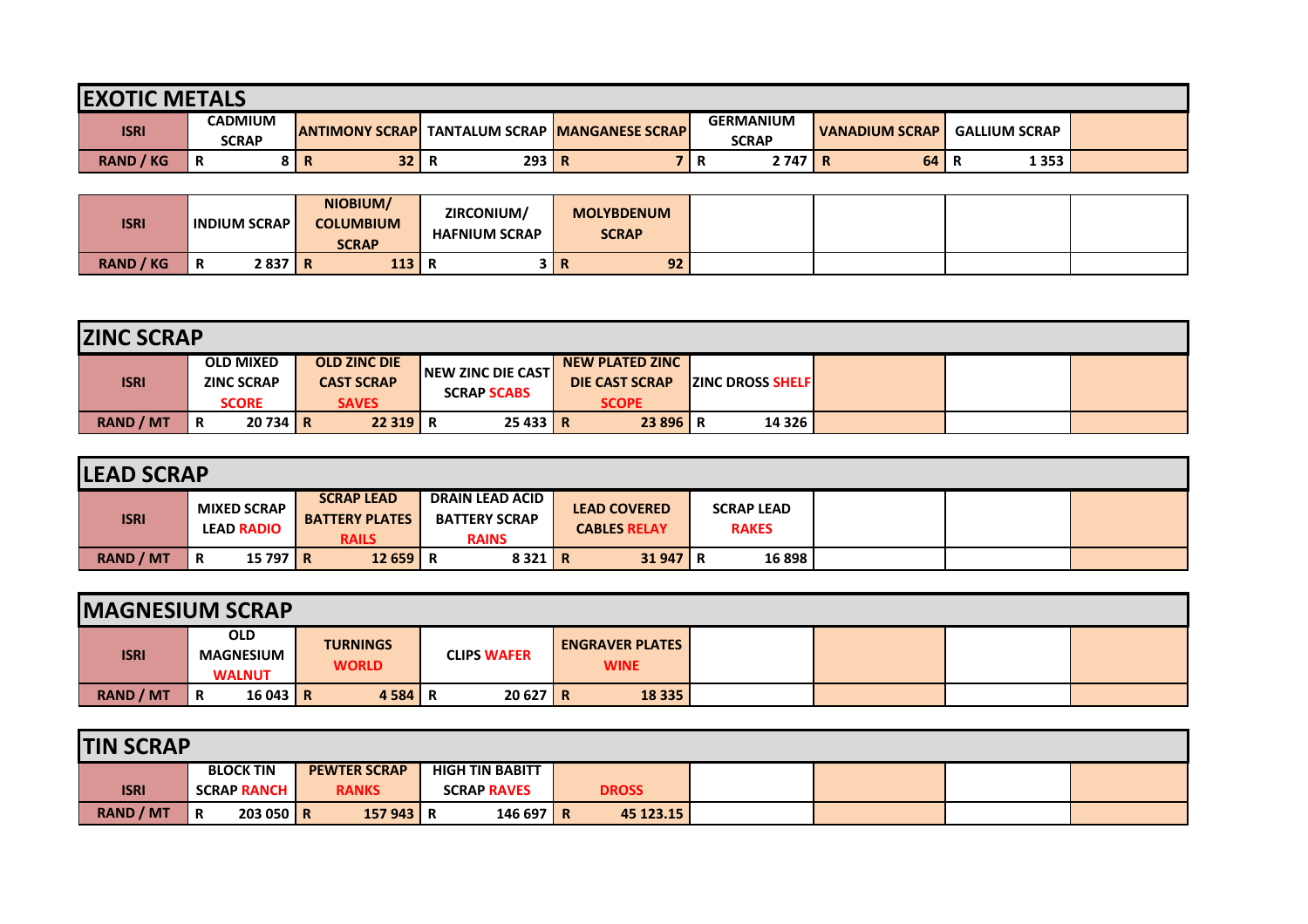| <b>TUNGSTEN SCRAP</b> |                                                                                             |                                                                                    |                                                                         |                       |  |  |
|-----------------------|---------------------------------------------------------------------------------------------|------------------------------------------------------------------------------------|-------------------------------------------------------------------------|-----------------------|--|--|
| <b>ISRI</b>           | <b>MIXED SCRAP</b><br><b>TUNGSTEN</b><br><b>CARBIDE</b><br><b>CUTTING</b><br><b>INSERTS</b> | <b>SCRAP COATED</b><br><b>TUNGSTEN</b><br><b>CARBIDE CUTTING</b><br><b>INSERTS</b> | <b>CLEAN TUNGSTEN</b><br><b>CARBIDE CUTTING</b><br><b>INSERTS SCRAP</b> | <b>TUNGTEN SLUDGE</b> |  |  |
| <b>RAND / KG</b>      | 275 R<br>R                                                                                  | 293                                                                                | $310$ R                                                                 | 157                   |  |  |

| <b>STEEL SCRAP</b> |   |          |                         |     |          |                 |        |     |          |                  |      |
|--------------------|---|----------|-------------------------|-----|----------|-----------------|--------|-----|----------|------------------|------|
| <b>ISRI</b>        |   | 200      | 201/239/240<br>/244/248 | 202 |          | 203/225/226/227 | 204    | 205 |          | 206/224/233 /251 | 207  |
| <b>RAND / MT</b>   | R | $2774$ R | 2774 R                  |     | $2608$ R | $2219$ R        | 2219 R |     | $2358$ R | 2192 R           | 2913 |

| <b>ISRI</b>      | 208/216/217            | 209/218/250 | 210/212 | 211    | 213 / 214 | 215/219/220/<br>221/222/223/<br>245/246/247/<br>267/268/269/<br>270/271 | 235    | 231/232/236/<br>241/35 |
|------------------|------------------------|-------------|---------|--------|-----------|-------------------------------------------------------------------------|--------|------------------------|
| <b>RAND / MT</b> | 2913 R<br>$\mathsf{R}$ | 2219 R      | 2830 R  | 2913 R | 2219 R    | $1664$ R                                                                | 2913 R | 2 8 8 5                |

| <b>ISRI</b>      | 237 |        | 238      | 229/230/234/242/<br>243A / 243B /<br>including Railroad<br><b>Ferrous Scrap</b> | 243      | 249 |          | 272/273/274/<br>275/276/277 | 278/279/278 | 280/281/282 |
|------------------|-----|--------|----------|---------------------------------------------------------------------------------|----------|-----|----------|-----------------------------|-------------|-------------|
| <b>RAND / MT</b> | R   | 2913 R | $2996$ R | 2941 R                                                                          | $2968$ R |     | $2968$ R | $1664$ R                    | $2358$ R    | 1387        |

|             | 12/257/252/25 |        |            |         |  |  |  |
|-------------|---------------|--------|------------|---------|--|--|--|
|             | 3/255/256/258 |        |            |         |  |  |  |
| <b>ISRI</b> | /259/260/261/ |        | <b>28C</b> | 254/266 |  |  |  |
|             | 262/263/264/2 |        |            |         |  |  |  |
|             | 65            |        |            |         |  |  |  |
| RAND / MT   | IR.           | 2552 R | 2913 R     | 2 247 l |  |  |  |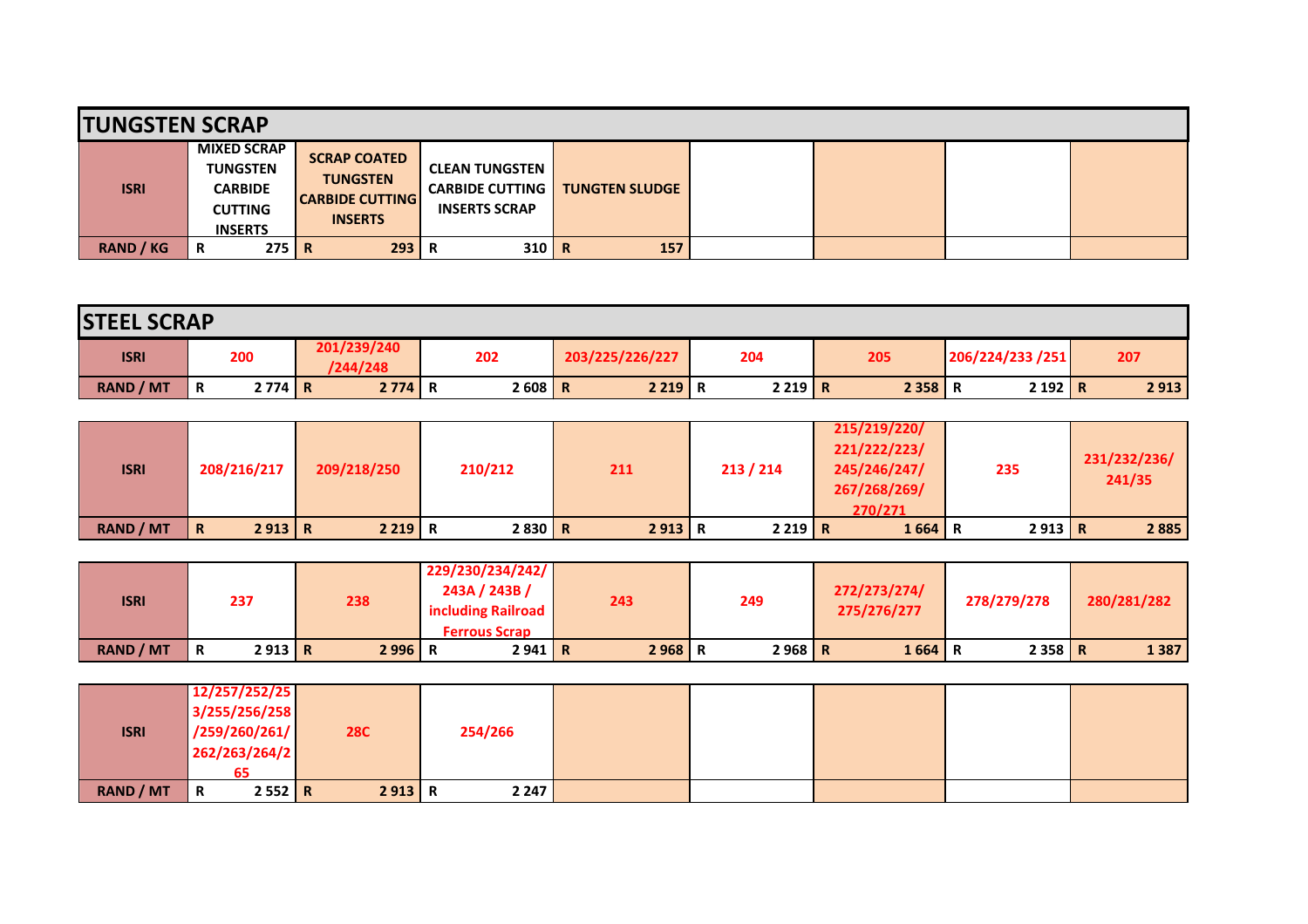| <b>STAINLESS STEEL SCRAP</b> |   |           |          |  |          |  |                 |                    |      |  |  |
|------------------------------|---|-----------|----------|--|----------|--|-----------------|--------------------|------|--|--|
|                              |   | 304 SABOT | 310      |  | 316      |  | <b>MAGNETIC</b> | PEKOE / 200 Series |      |  |  |
| <b>RAND / MT</b>             | R | $14377$ R | 27 239 R |  | 21 408 R |  | 4 5 2 5 R       |                    | 7889 |  |  |